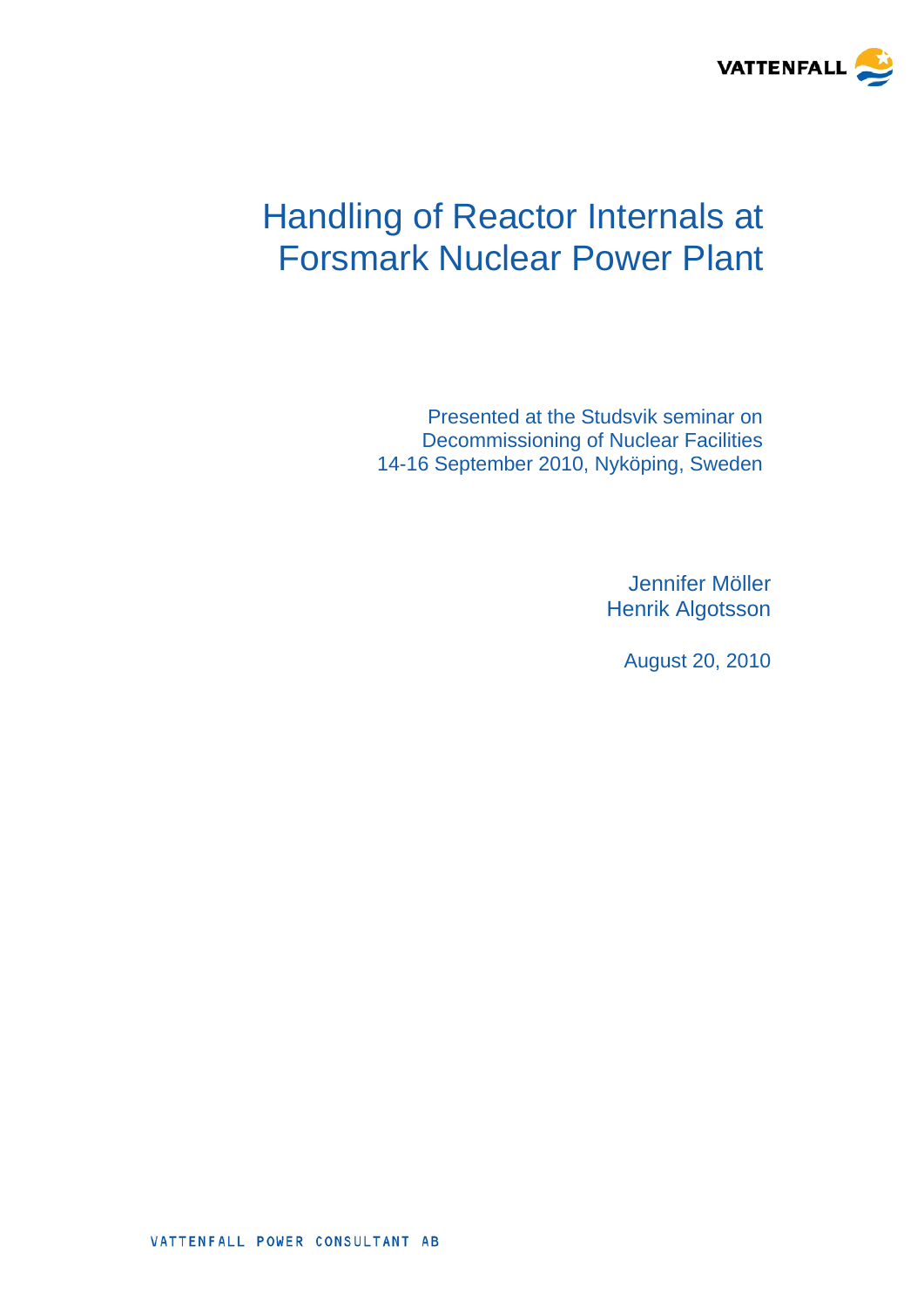# **ABSTRACT**

Forsmarks Kraftgrupp AB initiated preparations for a power uprate on all three BWR reactors several years ago. This modification involved dismantling and replacing the reactor internals, core shroud cover, steam separators and steam dryer, all of which are heavily contaminated. Studies were conducted to analyze the options available for handling and disposing of these components. A strategy was selected and several major projects were initiated to carry out the process. These projects included the construction of an interim storage facility at Forsmark, the design and fabrication of waste containers and handling equipment and a transport system. The system is currently in use at Forsmark 2 where reactor internals are being segmented, packaged and transported to interim storage.

The presentation describes the development of the system for handling the reactor components, including some problems encountered and the solutions applied. The fabrication and testing process are discussed. Actual operation of the system is presented, with illustrations and photographs. Lessons learned that might be of general interest in waste management and decommissioning are presented.

Examples of issues that may be of interest include the importance of considering the entire handling and disposal sequence when evaluating options for managing waste. The tendency to underestimate the complexity of waste handling issues in a major plant modification project may also be addressed. This project has demonstrated that the benefits of a comprehensive fabrication oversight and testing programme are invaluable.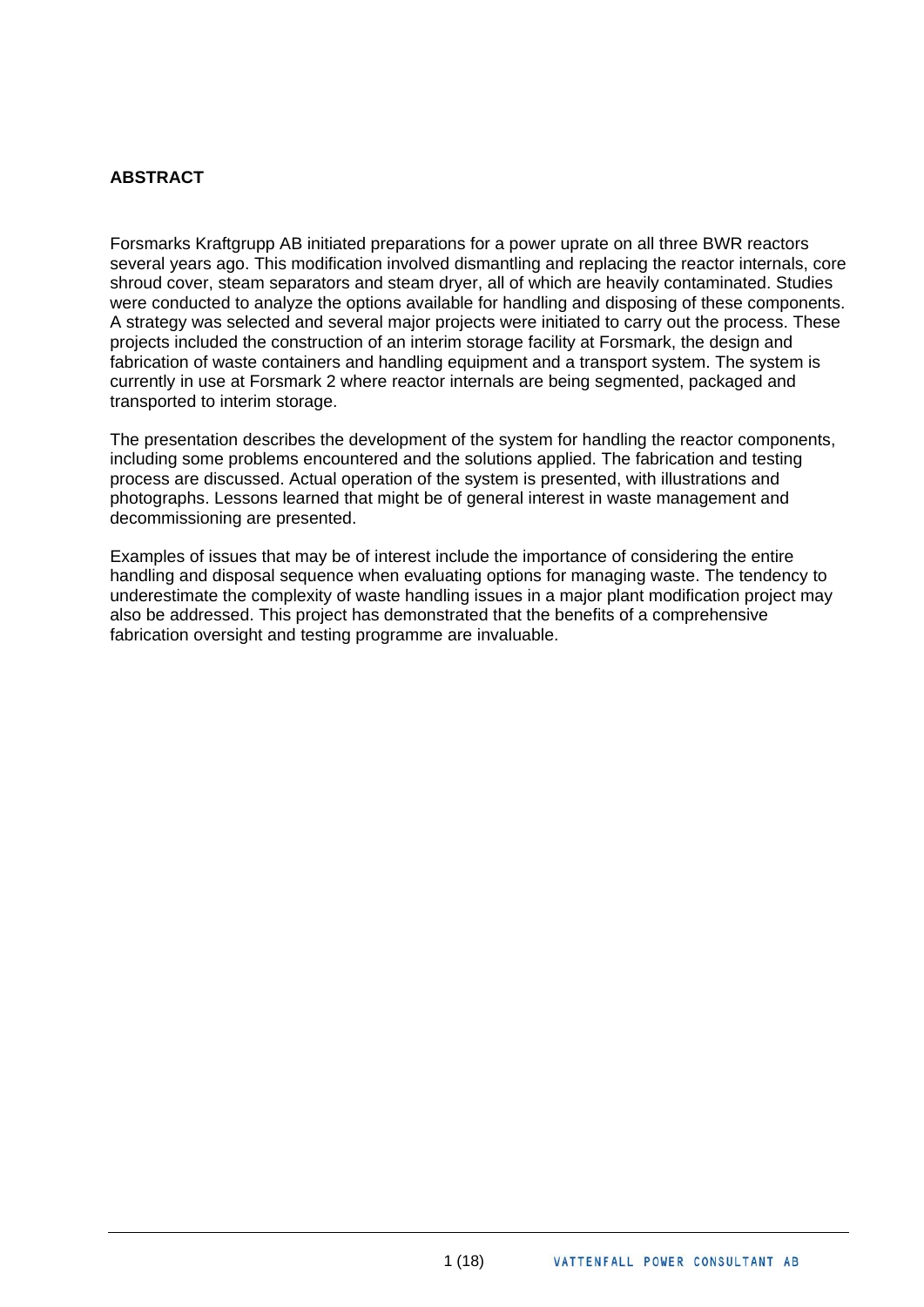Table of contents

| 1 | 1.1<br>1.2                      |                                                                          |  |
|---|---------------------------------|--------------------------------------------------------------------------|--|
| 2 | 2.1<br>2.2<br>2.3               |                                                                          |  |
| 3 | 3.1<br>3.2                      |                                                                          |  |
| 4 | 4.1<br>4.2<br>4.3<br>4.4        |                                                                          |  |
| 5 | 5.1<br>5.2<br>5.3<br>5.4<br>5.5 | Three types/levels of containers - Cassettes, Tanks and Transport Box 11 |  |
| 6 |                                 |                                                                          |  |
| 7 |                                 |                                                                          |  |
| 8 |                                 |                                                                          |  |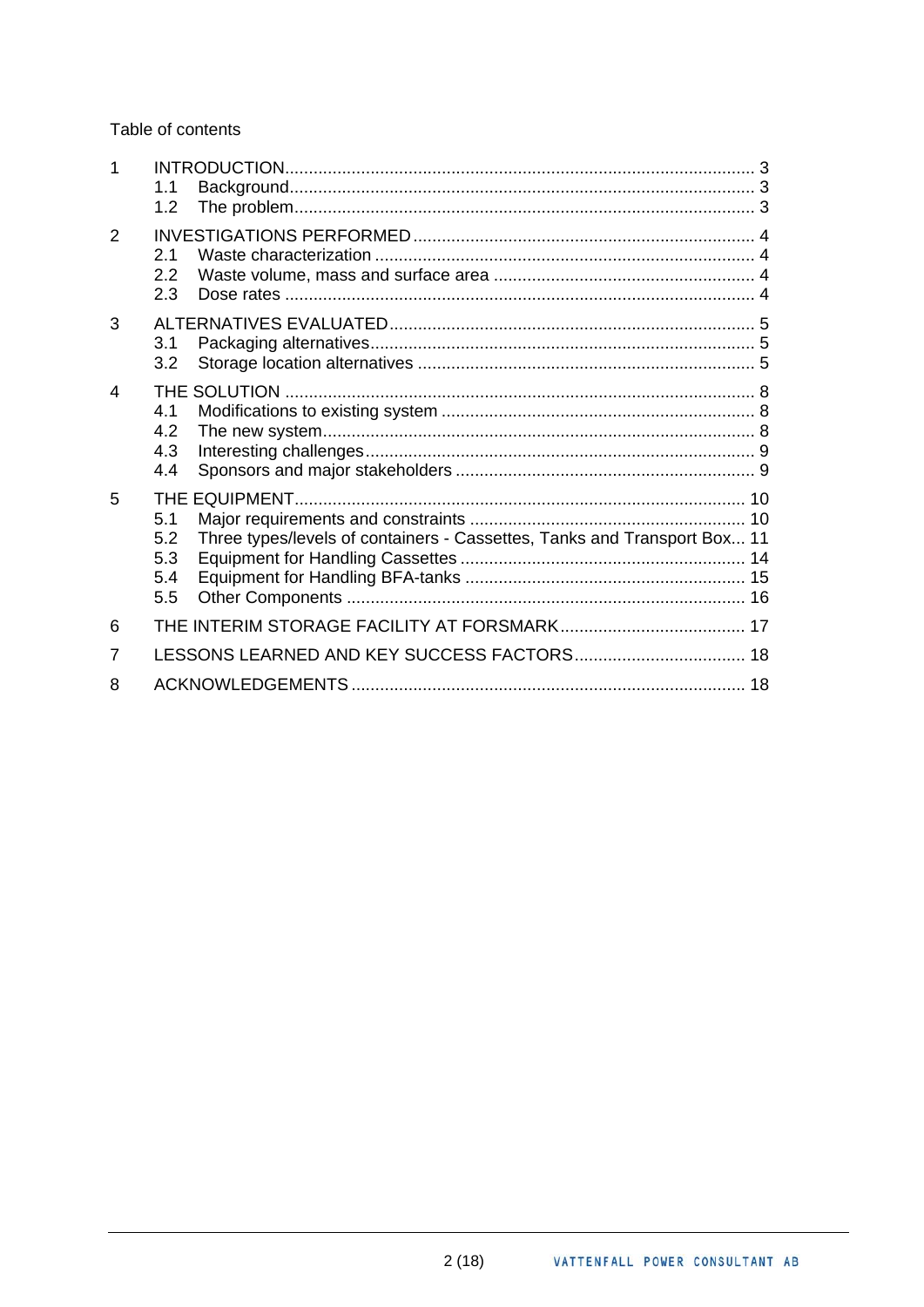# <span id="page-3-0"></span>**1 INTRODUCTION**

# **1.1 Background**

Forsmarks Kraftgrupp AB (FKA) operates three boiling water reactors that began operation in the 1980's. They were designed and built by ASEA Atom, a Swedish company. Their combined power is about 3160 MW. The Forsmark Nuclear Power Plant is located on the coast of Sweden, north of Stockholm, on the Baltic Sea. Vattenfall AB is the majority owner of FKA.

Forsmark is in the process of modifying the reactor plants to produce 410 more megawatts of electric power. This power uprate requires the replacement of certain components, including components inside the reactor vessel, internals.

The components to be replaced are the core shroud head, which sits on top of the reactor core, as well as the steam separators and steam dryer, which are located above the core shroud head. These components are large, complicated and highly radioactive after they have been in the operating reactor. The portions of the components adjacent the core are subjected to a neutron flux which activates certain substances in the steel, resulting in induced radioactivity. All components are subject to the accumulation of an oxide layer containing radioactive isotopes.

#### **1.2 The problem**

The old reactor internals must be disposed of, if possible, or stored away from the reactor hall so they do not interfere with maintenance and fuel handling operations. There existed no integrated system to achieve this goal, as it was not envisioned at the time of construction that the reactor internals would be replaced during the life of the plant.

There are several pools above the reactor in the reactor hall that would be suitable for temporary storage of highly radioactive waste, but space in these pools is limited. There is already waste from previous campaigns stored in the Forsmark pools.

It was already recognized from the start of the power uprate project that it would be necessary to cut up the internals so as to enable packaging, transportation and storage. Westinghouse Electric Sweden AB was contracted to perform this task. They have previous experience in segmenting such components using saws and other tools. This is a time-consuming process.

There is no final repository yet available in Sweden to accept radioactive waste containing longlived nuclides, which applies to some of the internals. The scheduled start date for operation of the repository is 2045.

There is no transportation cask certified for transporting the internals unless they were to be cut into very small pieces, an operation that is not considered to be justifiable from a cost and safety point of view.

There was no local facility suitable for interim storage of materials with such high dose rates. Storage in a pool would have been an acceptable solution but there are no such pools available at Forsmark. Neither was there a facility suitable for dry storage of these components.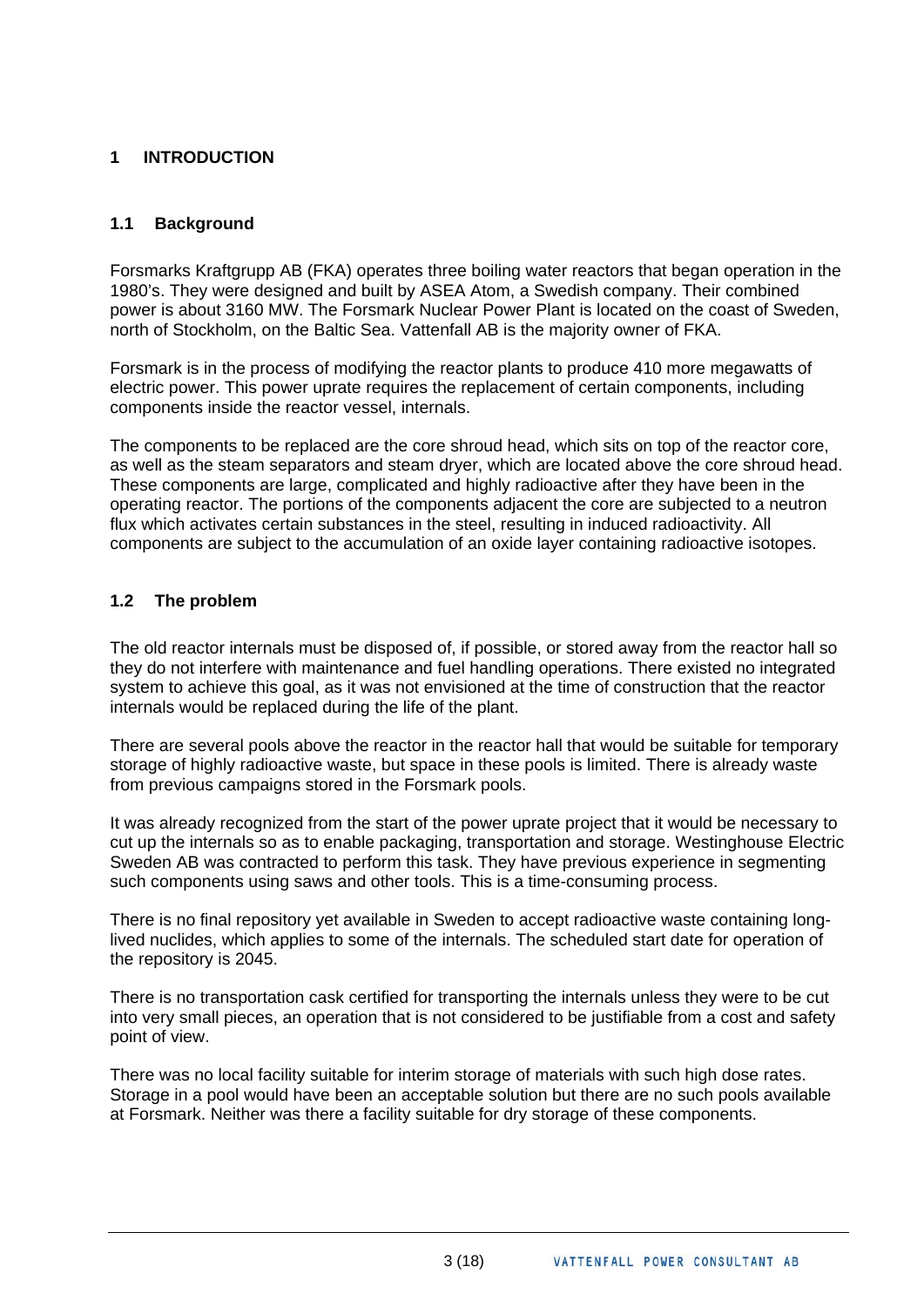# <span id="page-4-0"></span>**2 INVESTIGATIONS PERFORMED**

In order to support the design and safety basis for the handling of these components a number of analyses were performed.

#### **2.1 Waste characterization**

While it was not possible to take direct samples of the internals, the radionuclide content could be modelled based on the operation history of the reactor. These calculations were important so that dose rates could be predicted, and so that the radionuclide inventory could be evaluated against the acceptance criteria for SFR, the Swedish final repository for operational waste.

#### **2.2 Waste volume, mass and surface area**

Calculation of resulting waste volumes and masses was performed to determine the specific activity and the storage container volume needed. The bulk density of the internal components is relatively low. They consist of tubes and plates designed to maximize surface area so there is a lot of void space. Modelling was performed to optimize the segmenting and packing of the waste.

Estimates of the surface area were needed in order to be able to calculate the parameters for drying the waste as well as the activity per unit area contributed by surface contamination.

#### **2.3 Dose rates**

Calculations were performed to estimate the dose rates on the components with the objective of determining the shielding thickness necessary to protect the operators handling the waste.

Further calculations were performed to estimate the wall thickness necessary to meet dose rate limits outside an interim storage facility.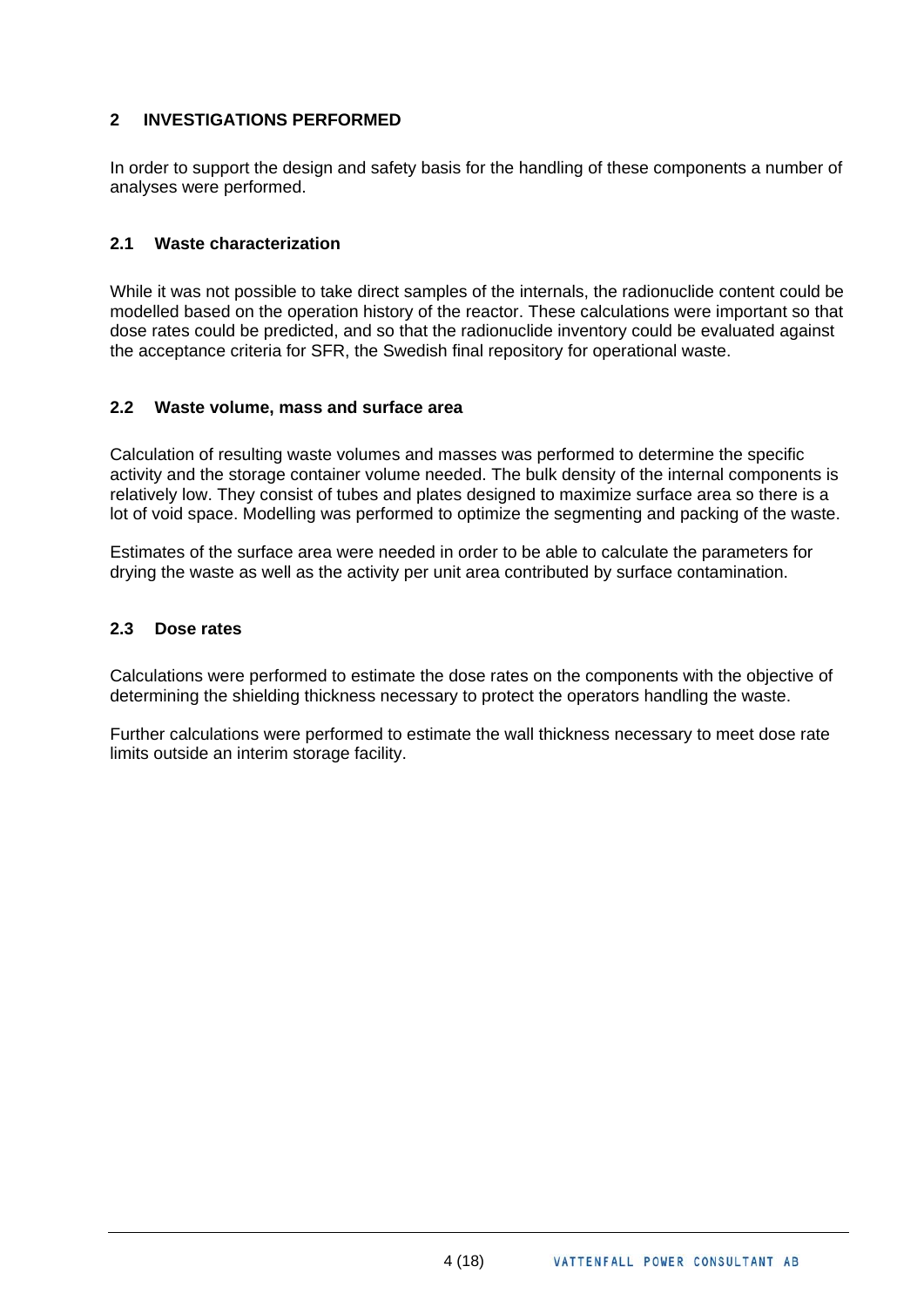# <span id="page-5-0"></span>**3 ALTERNATIVES EVALUATED**

# **3.1 Packaging alternatives**

### 3.1.1 4-pack SFR waste container (4-kokillslåda)

For steam separators and steam dryer. This alternative was rejected for several reasons. It was not certain that waste could be accepted at SFR without being grouted, which made the system overly complex. As the time available to put the system in operation it proved to be too difficult to and time consuming to develop and operate two entirely different handling systems at the plant.

#### 3.1.2 BFA-tank

The BFA-tank was an existing system already in use at Oskarshamn Nuclear Power Plant for the packaging and transport of reactor components for storage onsite. At Forsmark it was initially intended that this packaging system be used for components with very high dose rates, such as the core shroud head. The BFA-tank is over-engineered for the weights and dose rates of the steam dryers and moisture separators; a lighter and less expensive container would suffice. However, the priority was to have a single system that could be put in operation quickly and would be appropriate for all components that had to be removed, so this was the alternative that was ultimately selected.

#### 3.1.3 Clab storage containers

Clab is the central interim storage facility for spent fuel from Swedish nuclear power plants. The fuel is stored in pools. The facility is located underground near the Oskarshamn Nuclear Power Plant.

The Clab storage containers have dimensions similar to the fuel assemblies so as to be compatible with the handling equipment and storage cells. In order to package reactor internals in these storage containers extensive segmenting work would be required as the components would have to be cut into relatively small pieces in order to fit in the containers. This extra work was not judged to be justifiable from several viewpoints: economic, schedule and radiation protection. Moreover, Clab is designed for the storage of spent fuel and is not intended to store large quantities of other reactor components.

# **3.2 Storage location alternatives**

#### 3.2.1 Interim storage at BFA at Oskarshamn

There was a project HÄRD, carried out as a joint project by the Swedish nuclear power plants and SKB, to identify the optimum packaging and storage solution for the irradiated reactor components. The recommendation of the project was that they be packaged in BFA-tanks (see 3.1.2) at the reactor, transported to Oskarshamn and stored in the BFA until a permanent repository is available.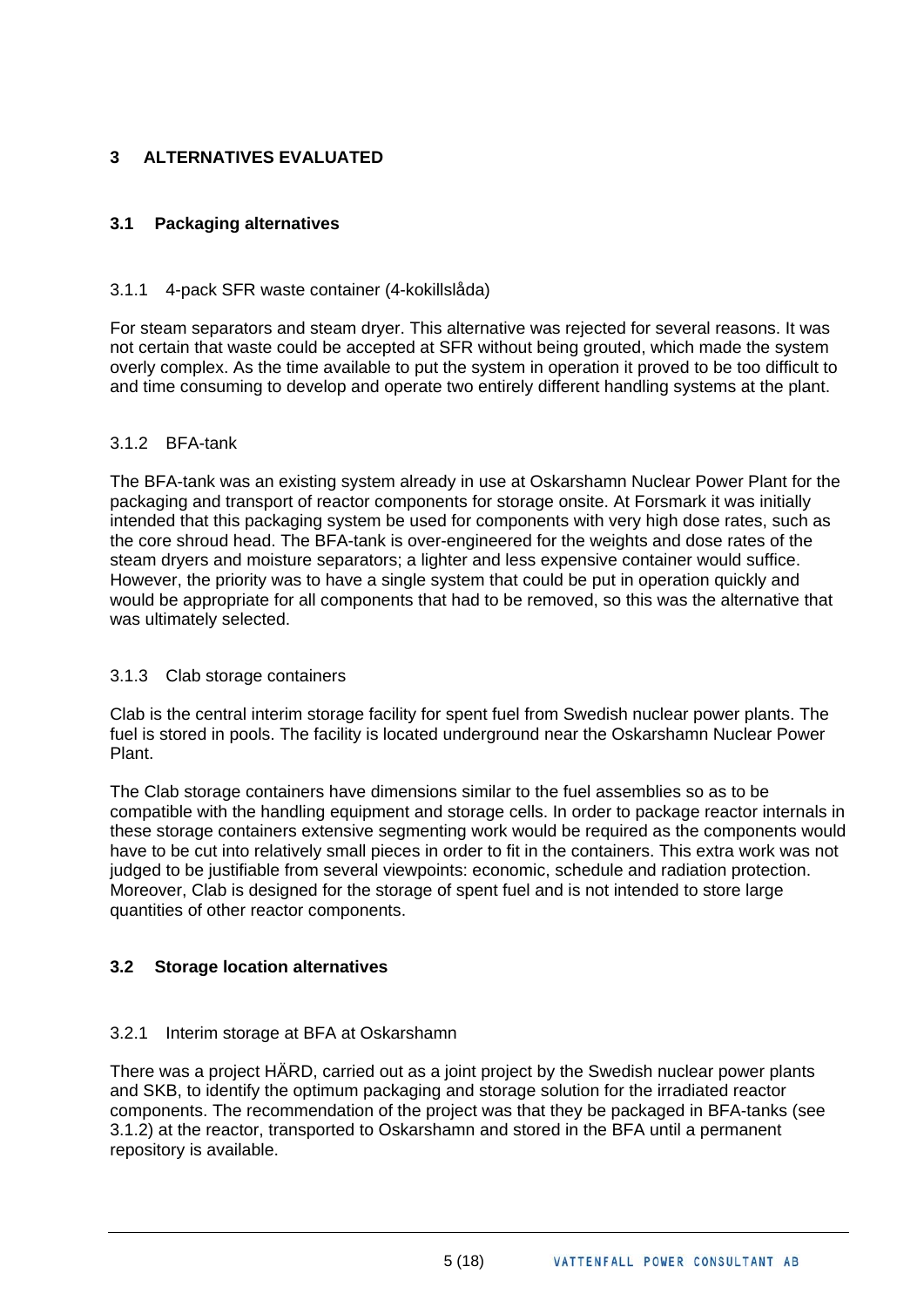BFA is an acronym for **B**ergrum **f**ör **A**vfall, which is underground chamber for waste. It was built at the Oskarshamn Nuclear Power Plant for the purpose of storing radioactive waste and has been in use for many years.

Unfortunately, there is at present to certified transport container available to transport the waste from other nuclear power plants. SKB has placed an order for the design, fabrication and certification for such a container, with the designation ATB 1. However, it will not be available for several years. Until that time it will not be possible for any shipment of reactor internals in the BFA-tank to be made on public roads or waterways.

#### 3.2.2 Temporary storage in the pools in the Forsmark reactor halls

There are storage pools in the reactor hall, where fuel and other radioactive components are stored. There is not enough space available in these pools to store the large quantities of components removed from the reactors as part of the power uprate programme. In fact, the initial condition was that all previous waste, currently stored in cassettes in the storage pools, must be removed before the reactor internals could be replaced. It was, however, later decided that there was no immediate need to move this waste. The handling system is designed to deal with this material when it becomes necessary.

It was early recognized that storage of additional segmented reactor internals in the storage pools was not a viable option.



**Figure 1 Storage pools in the reactor hall**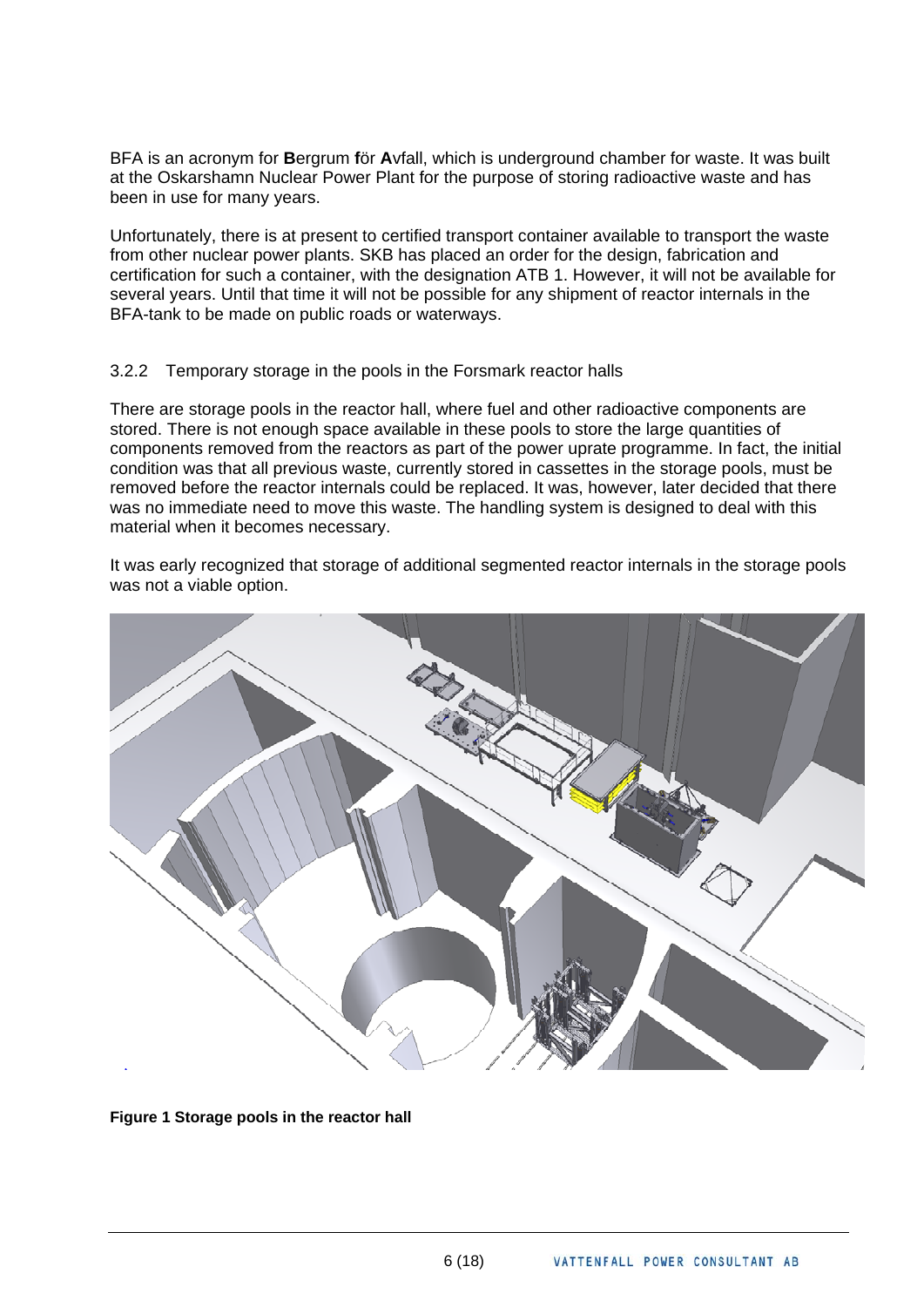#### 3.2.3 Interim storage at Clab

As previously mentioned, spent fuel is stored in pools at Clab. The water in the pools serves as a cooling medium as well as shielding. Storage of any reactor internals takes place in the same conditions, that is, underwater. The use of these pools to store reactor internals is a waste of resources; there is no need for water-cooling of this waste. Furthermore, as described in 3.1.3, the dimensions of the Clab containers require extensive cutting operations. This option was eliminated as uneconomical and impractical.

#### 3.2.4 Interim storage at SFR

The interim storage of reactor internals in a tunnel at the final repository for radioactive waste (SFR) was considered. While it was physically feasible it was noted that the current license for the facility does not allow such storage. Authorization would require an act of parliament, which was considered too uncertain and a risk to the project schedule.

This alternative was ruled out for the time being as too uncertain. However, there are studies underway to investigate the possibility of such interim storage, either in existing vaults or in an aboveground facility connected to SFR.

#### 3.2.5 Interim storage in an existing Forsmark facility

Storage in an existing Forsmark facility was considered. There are no pools suitable for wet storage outside the reactor hall. Dry storage of over 50 large, heavy containers with potentially high dose rates imposes rigorous requirements on any storage facility. There were no buildings with the necessary access, floor loading and lifting capabilities.

#### 3.2.6 Interim storage in a new facility at Forsmark

When it became evident that the reactor internals must be stored at Forsmark the alternative of building a new dedicated interim storage facility was evaluated. It was recognized that such an effort would require significant investment and might well become a critical path project.

This alternative was ultimately selected.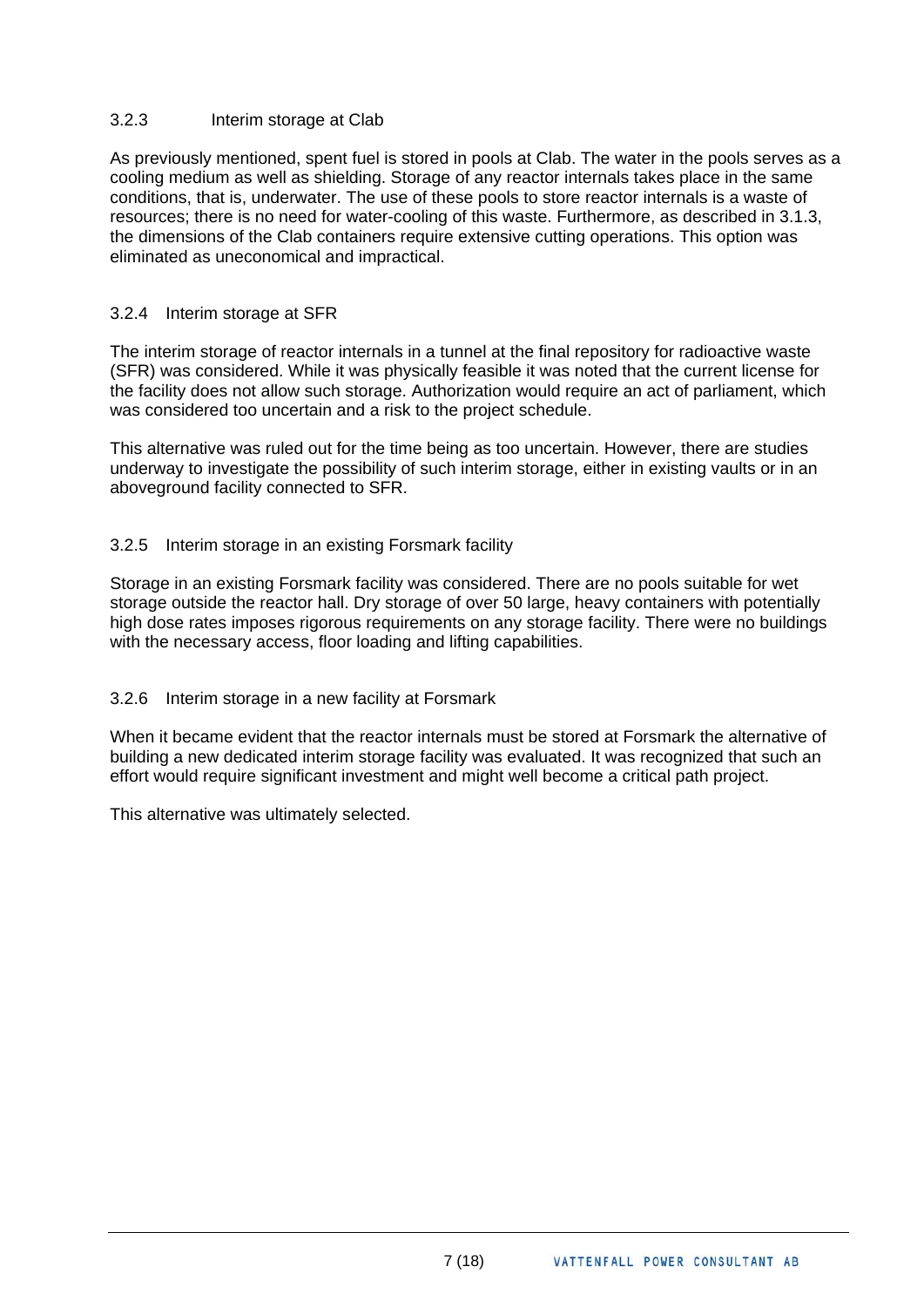# <span id="page-8-0"></span>**4 THE SOLUTION**

The agreed solution was to modify Oskarshamn Kraftgrupp's existing handling system and BFAtanks and to store the tanks in dedicated interim dry storage facility with a remote handling system at Forsmark.

# **4.1 Modifications to existing system**

The BFA-tank handling system has been in use at the Oskarshamn Nuclear Power plant for many years. In order to ensure that the system met the requirements for use at Forsmark several significant modifications were necessary. These included:

- Thicker tank walls for shielding
- Equipment to enable remote handling to minimize dose to the operators
- Provisions for drying the waste inside the tank before sealing to preclude the risk of radiolysis
- Provisions for redundant lifting to preclude damage to the facility
- Use of a transport box between the reactor hall and interim storage facility to provide shielding.

# **4.2 The new system**

The Forsmark handling system consists of a number of components, which are listed below.

Chapter 5 describes the components and operation of the system in detail*.* 

- BFA-tanks
- BFA-Cassettes
- Wet hood
- Transport box
- Special redundant lifting equipment.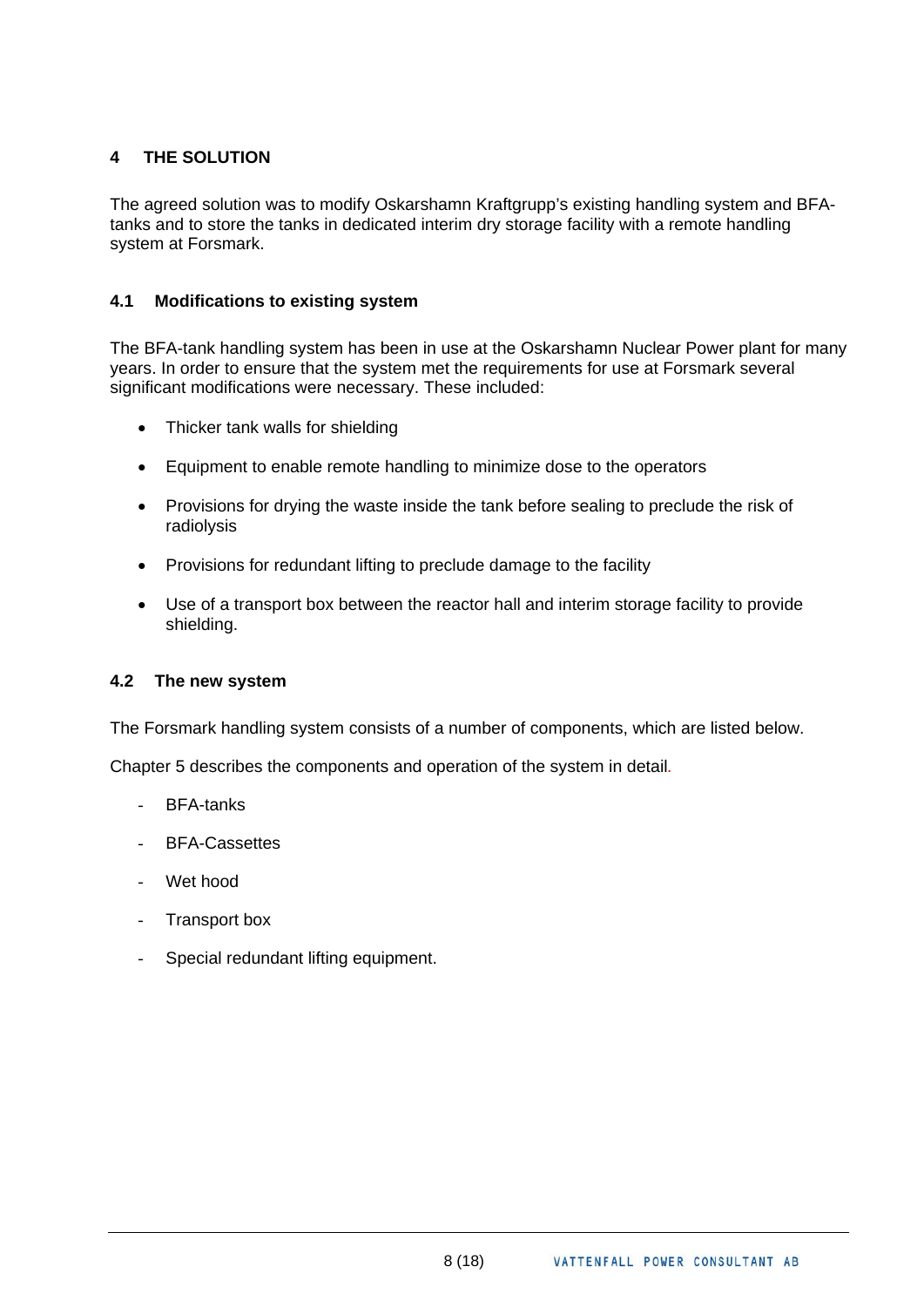# <span id="page-9-0"></span>**4.3 Interesting challenges**

The solution to the problem of how to handle the old reactor internals evolved over several years; there was a constant flow of new information and the requirements shifted during the course of the project. Many alternatives were considered and then ruled out.

Some examples of issues that shifted during the planning for the project were the destination of the waste. The first intention was to ship it to BFA near Oskarshamn, until it was discovered that it would take too long (over five years) to produce a certified shipping container for the transport. The possibility of using interim storage at SFR was considered because no public transport would be necessary. As noted, this alternative appeared to be too complicated from a regulatory point of view. As the time available grew shorter it was decided that the approach with the least risk was to build an interim storage facility at Forsmark. Despite the tight schedule the facility was constructed and in operation in time to receive the first BFA-tank when it was loaded in February 2010.

There were some decisions that made the execution of the project easier, or, at least quicker. For example, it was decided that several tons of highly radioactive waste that was already stored in the pools could be left in place. This meant that there was more time available to develop the handling system without risking the schedule for the replacement of the internals.

Another decision that made the project simpler was that to use only one packaging and handling system for all components, even though the steam separators and steam dryers have lower dose rates, and will not be disposed of in SFL (Final repository for long-lived waste). The planned strategy is to decontaminate these components at Forsmark and dispose of the radioactive portion in SFR.

# **4.4 Sponsors and major stakeholders**

The project was carried out within the Forsmark organization.

The design and manufacturing of the equipment was partly financed by Forsmarks Kraftgrupp AB and partly by the Swedish Nuclear Fuel and Waste Management Co (SKB).

Vattenfall Power Consultant AB designed the equipment.

Oskarshamnsvarvet Sweden AB manufactured the equipment.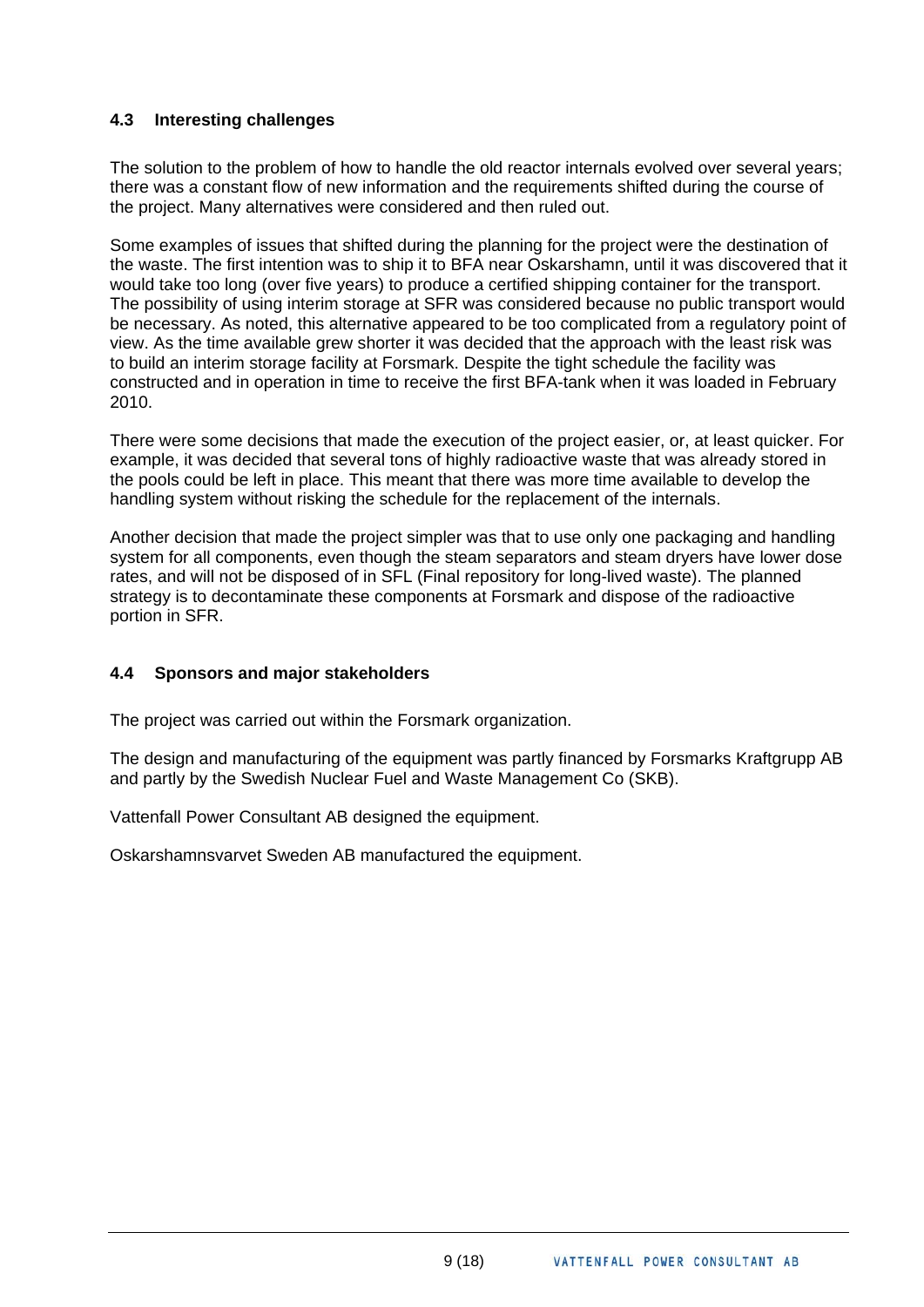# <span id="page-10-0"></span>**5 THE EQUIPMENT**

#### **5.1 Major requirements and constraints**

The radiation levels are of sufficient magnitude that necessitate that the waste be properly shielded. This requirement entails the use of heavy storage containers and handling equipment. Due to the weight of the components, lifting equipment with redundancy was required.

Because the components are radioactively contaminated and are lifted wet from the pool in the reactor hall, a more complex system was required in order to prevent the spread of contamination.

When the most radioactive waste is handled, the operators must be stationed behind radiation shields at certain stages of the operation. During these stages the equipment must be designed to allow remote control of the rotation of the load during lifting.

Special lifting arrangements and manoeuvres were required in order to accommodate the depth of the storage pools relative to the lifting height in the reactor hall.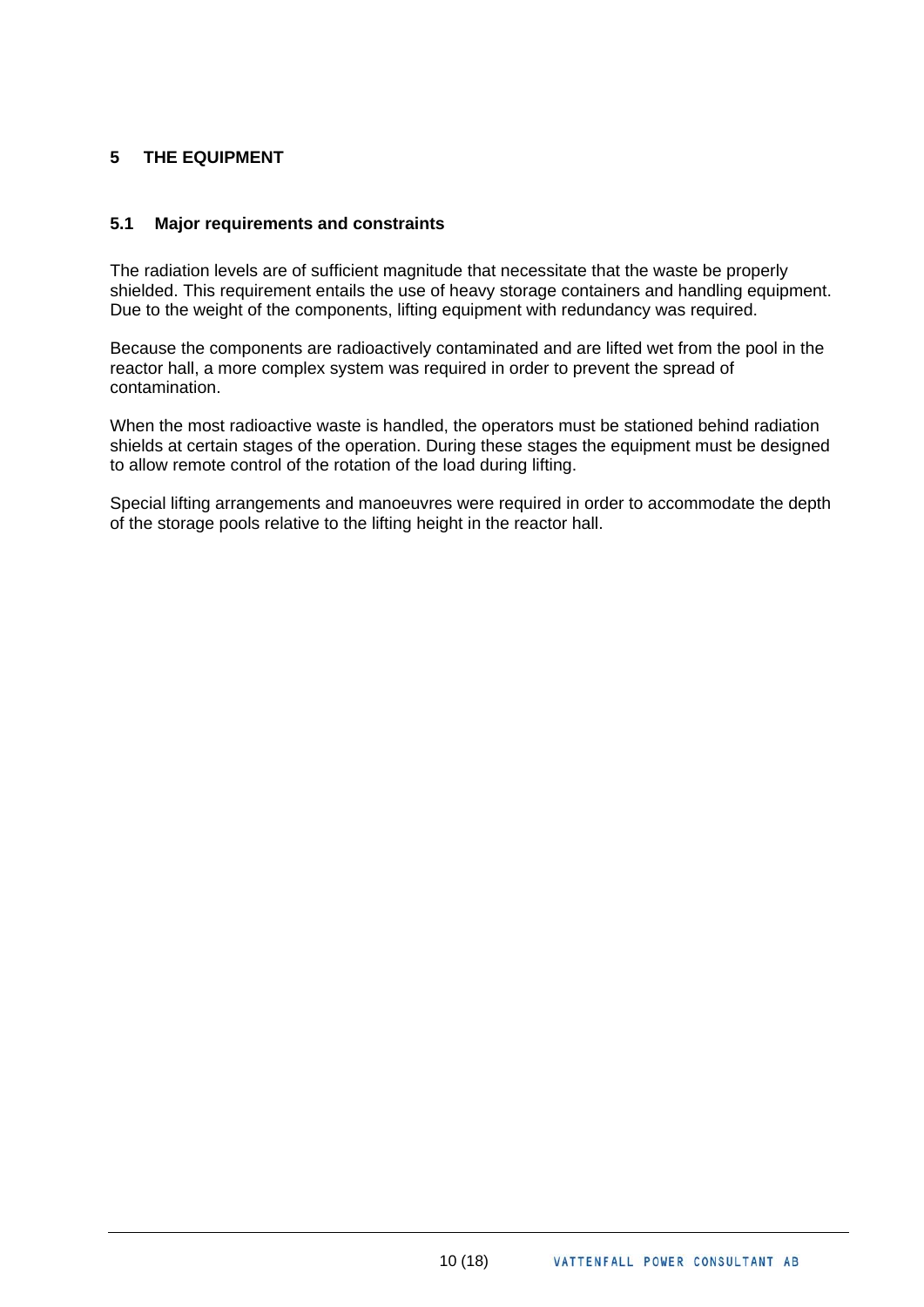# <span id="page-11-0"></span>**5.2 Three types/levels of containers - Cassettes, Tanks and Transport Box**

#### 5.2.1 BFA-Cassettes

The BFA-Cassettes, which are the innermost containers of the system, are used for transportation of segmented reactor internals from the reactor hall storage pools up to the reactor hall floor and into the BFA-tanks.

The cassettes are manufactured in 4 different sizes (T-50, T-100, T-150 and T-200) corresponding to the four sizes of BFA-tanks. All sizes are dimensioned to carry 12 tonnes of waste. The cassettes weigh from 3 to 6 tonnes and are manufactured in painted carbon steel.

The top of the cassette is fitted with a shielding plate after it is filled.





**Figure 2 Cassette**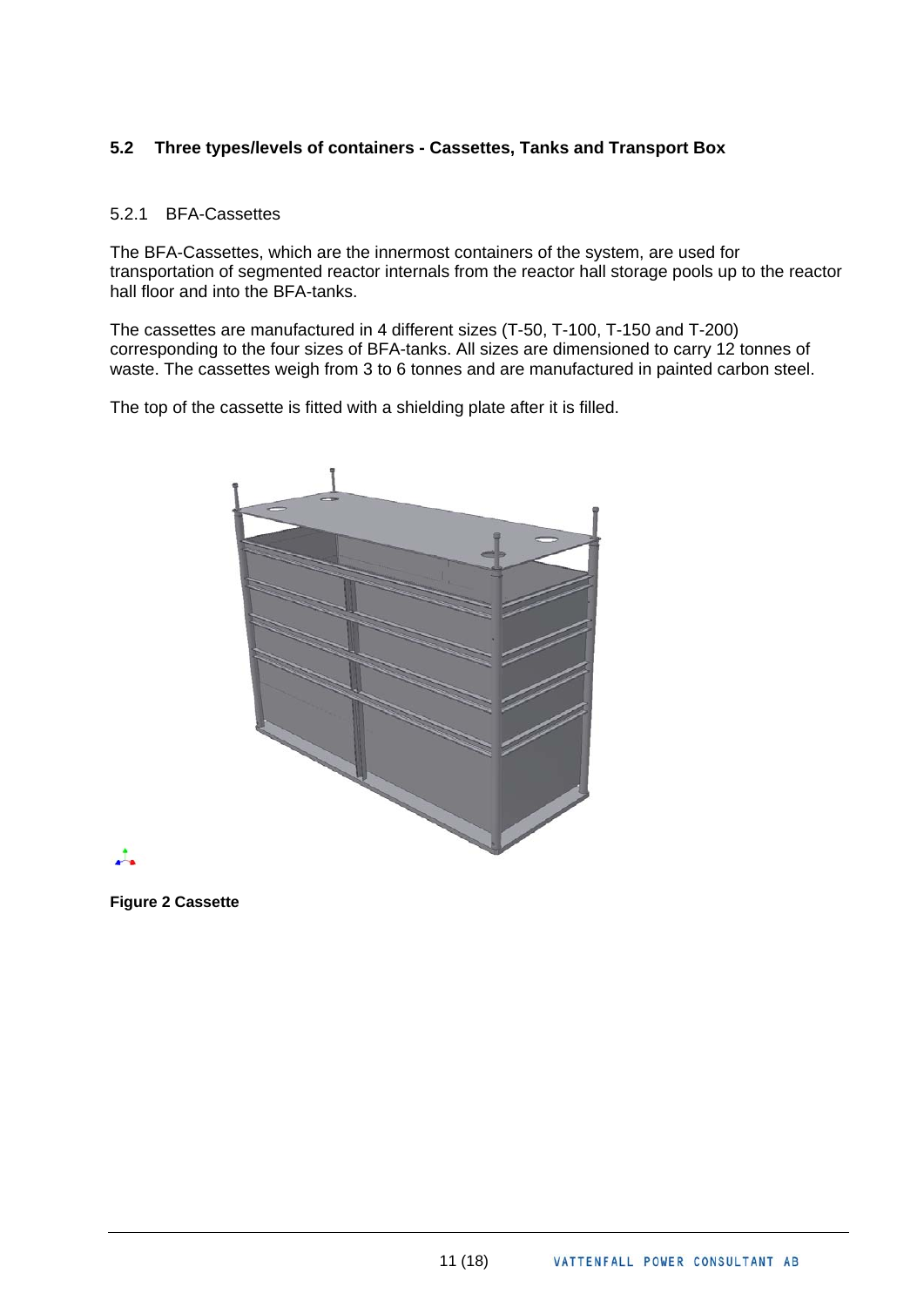#### 5.2.2 BFA-tanks

The BFA-tanks are used for transportation, shielding and storage of loaded cassettes from the reactor hall floor to and into the Interim Storage Facility.

The BFA-tank is 1,3 m by 2,3 m and 2,3 m high, with a bolted lid. In order to optimize the design with respect to various radioactivity levels of the waste the BFA-tanks have four different wall thicknesses; 50, 100, 150 and 200 mm (same outside dimensions). The tanks weigh from 10 to 33 tonnes and are manufactured in painted carbon steel.

The system is dimensioned for a maximum dose rate of 200 mSv/h on the outside of the BFA-tanks.



# $\mathcal{L}_{\bullet}$

**Figure 3 BFA-tank**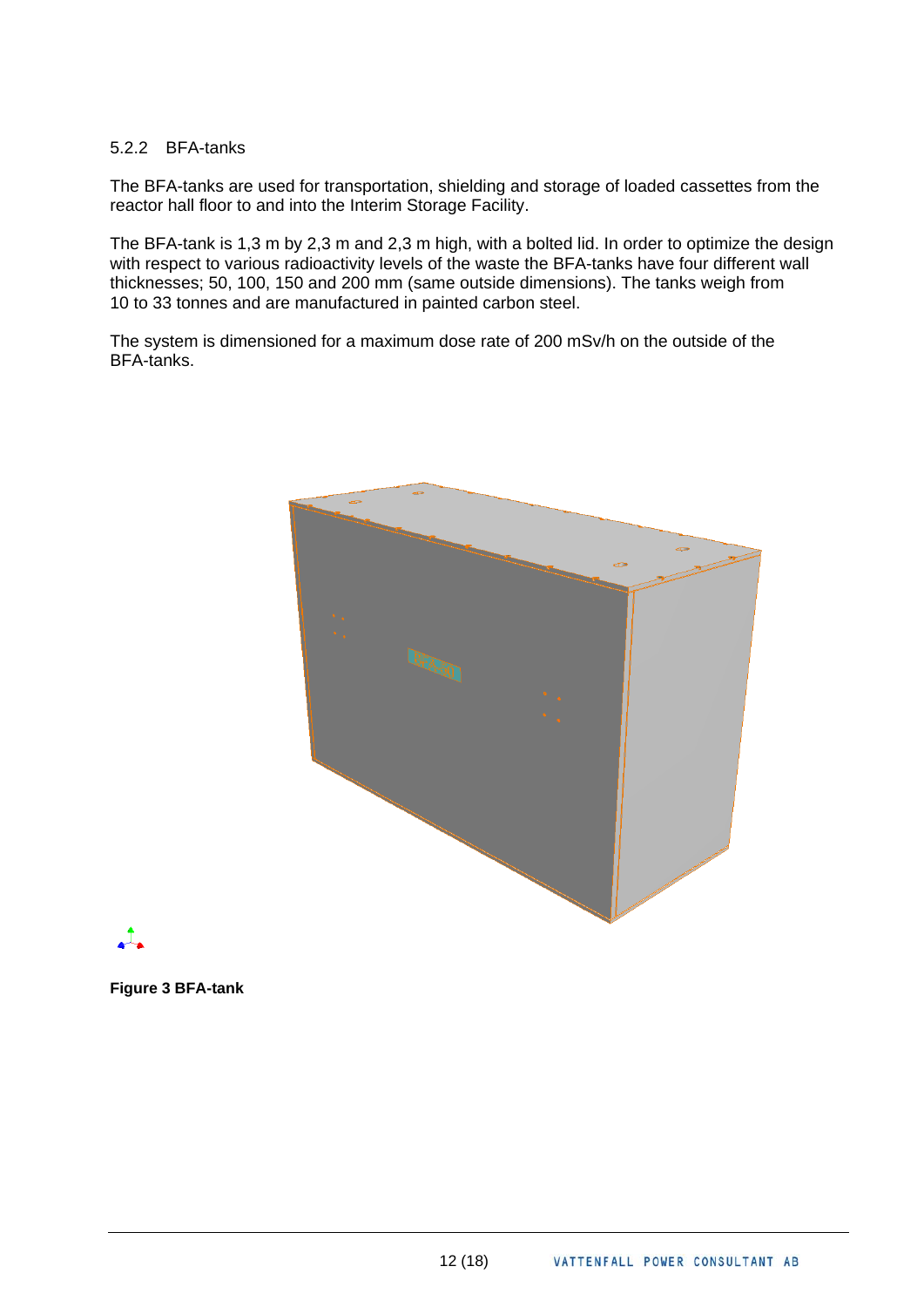### 5.2.3 Transport Box

The Transport Box is used as a carrier of the BFA-tank when it is transported from the Interim Storage Facility to the reactor hall and back. The lifting of the Transport Box is performed with full redundancy. The open/close manoeuvre of the lids is controlled via a main hydraulic unit.

For shielding, the Transport Box has a wall thickness of 200 mm, which allows operators to safely approach it when it is closed. It weighs 58 tonnes and is manufactured in painted carbon steel.



#### **Figure 4 Transport box**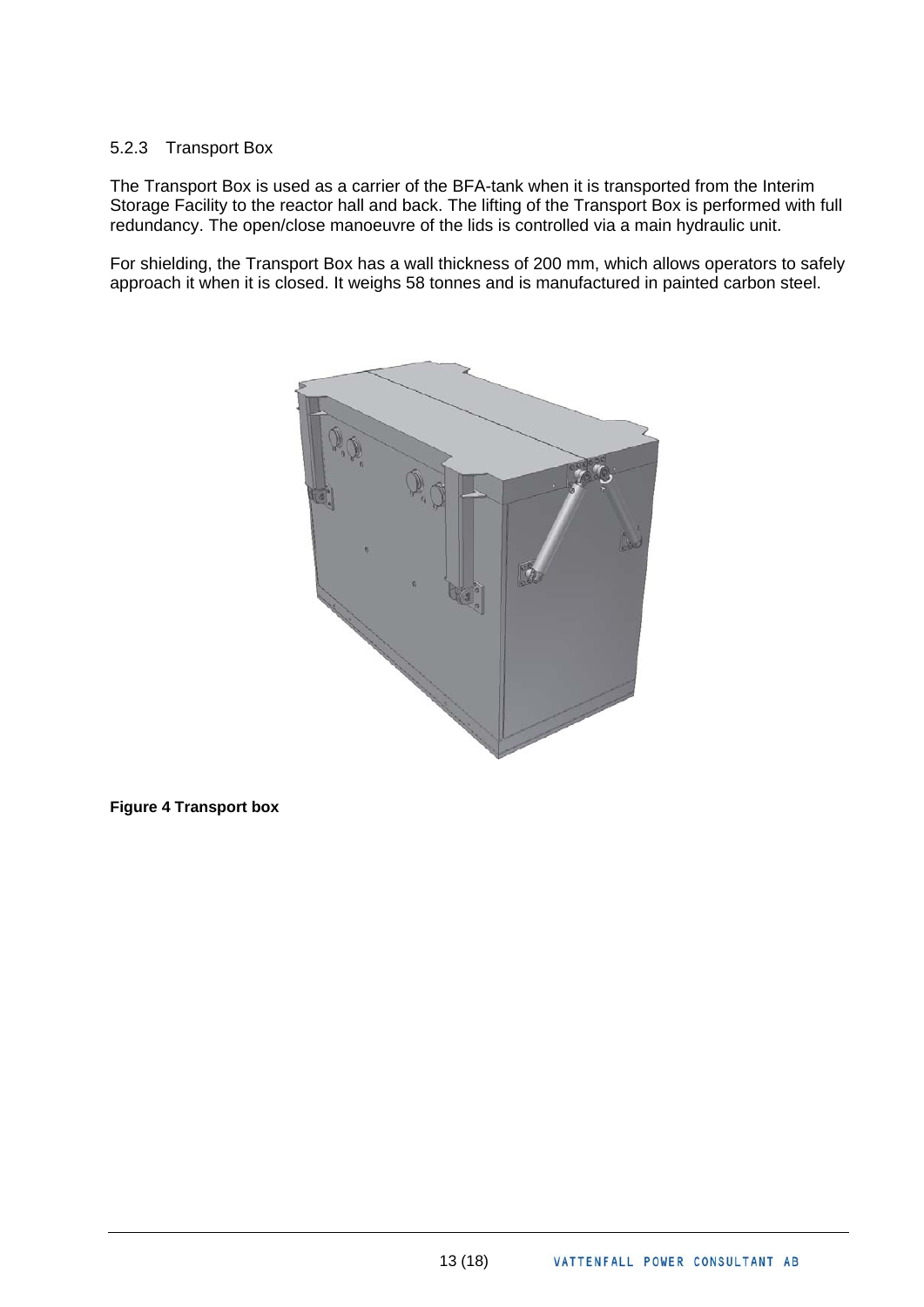# <span id="page-14-0"></span>**5.3 Equipment for Handling Cassettes**

#### 5.3.1 Cassette Strongback

The cassette strongback is used for lifting empty cassettes and placing them in the reactor hall pools. The cassettes' shielding plates are also handled with the cassette strongback. The cassette strongback is manufactured in stainless steel.

#### 5.3.2 Cassette Frames

During operation two cassette frames are placed in the reactor hall pool. The function of the cassette frames is to guide and position the cassettes, the cassette strongback and the wet hood. The cassette frames are manufactured in stainless steel.

#### 5.3.3 Wet Hood

The wet hood is a strongback with a surrounding shield, which is used for lifting loaded cassettes from the storage pools and positioning them in the BFA-tanks. The assembly is fitted with three levels of telescopic rods to accommodate the depth of the pool relative to the lifting height in the reactor hall.

The lifting of the cassette with the wet hood is performed with full redundancy. It weighs 47 tonnes and is manufactured in painted carbon steel and stainless steel (telescopic rods).



**Figure 5 Operation of the wet hood**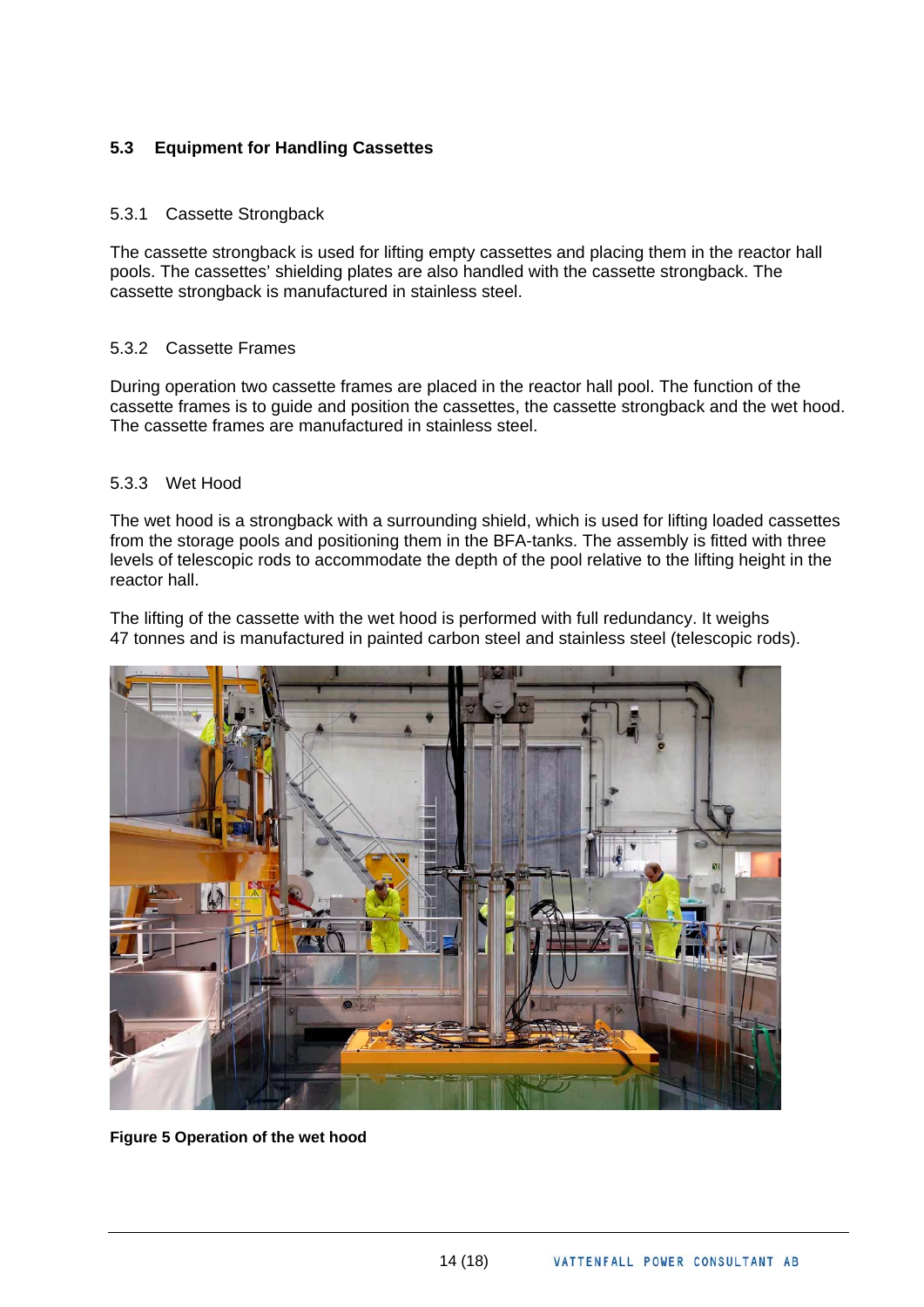<span id="page-15-0"></span>

#### **Figure 6 Lowering the wet hood in the storage pool**

# **5.4 Equipment for Handling BFA-tanks**

#### 5.4.1 Redundant BFA-tank Strongback

The redundant BFA-tank Strongback is primarily used for lifting the BFA-tanks lids on and off in the reactor hall. It is also used for lifting the vacuum cover (see 5.5.1).

The 200 mm-thick base plate, which is equipped with an array of holes, makes it possible for operators to manually tighten the bolts of the BFA-tank lids. The redundant BFA-tank strongback is manufactured in painted carbon steel.

#### 5.4.2 BFA-tank Strongback

The simplified BFA-tank strongback is used in the handling of BFA-tanks in the Interim Storage Facility. It is designed on the same principle as the redundant BFA-tank strongback but without the radiation shield plate.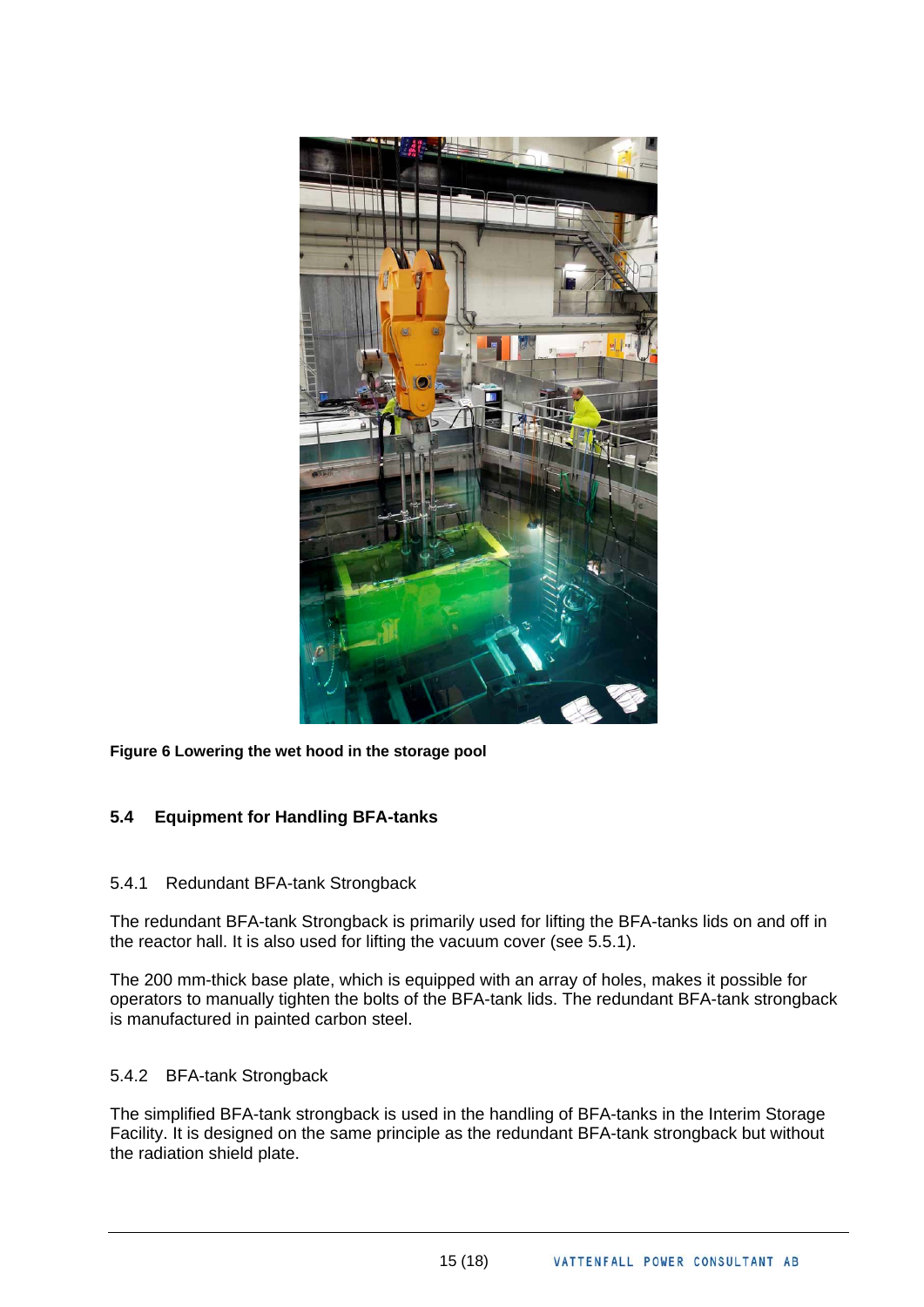# <span id="page-16-0"></span>**5.5 Other Components**

#### 5.5.1 Vacuum Cover

The vacuum cover is used for drying the contents of the BFA-tank in order to preclude the production of radiolytic gases. When the drying manoeuvre is performed the vacuum cover is connected to the plant's existing equipment for drying spent fuel. The vacuum cover is manufactured in painted carbon steel and stainless steel.

Drying is not needed for the waste that is to be decontaminated onsite at Forsmark.



#### **Figure 7 Vacuum cover**

#### 5.5.2 Docking Protection Plates

Before docking of the wet hood with the loaded transport box a docking protection plate is placed on top of the transport box with the BFA-tank inside. The plate ensures that any water that drains from the wet hood does not contaminate the transport box or the BFA-tanks' outer surfaces.

The plate is manufactured in four different sizes (T-50, T-100, T-150 and T-200). The material is stainless steel.

#### 5.5.3 Rotatable Crane Hook

The Rotatable Crane Hook enables remote-controlled rotation of load. This is a temporary modification of the existing crane hook that is made before every campaign. The Rotatable Crane Hook is manufactured in painted carbon steel.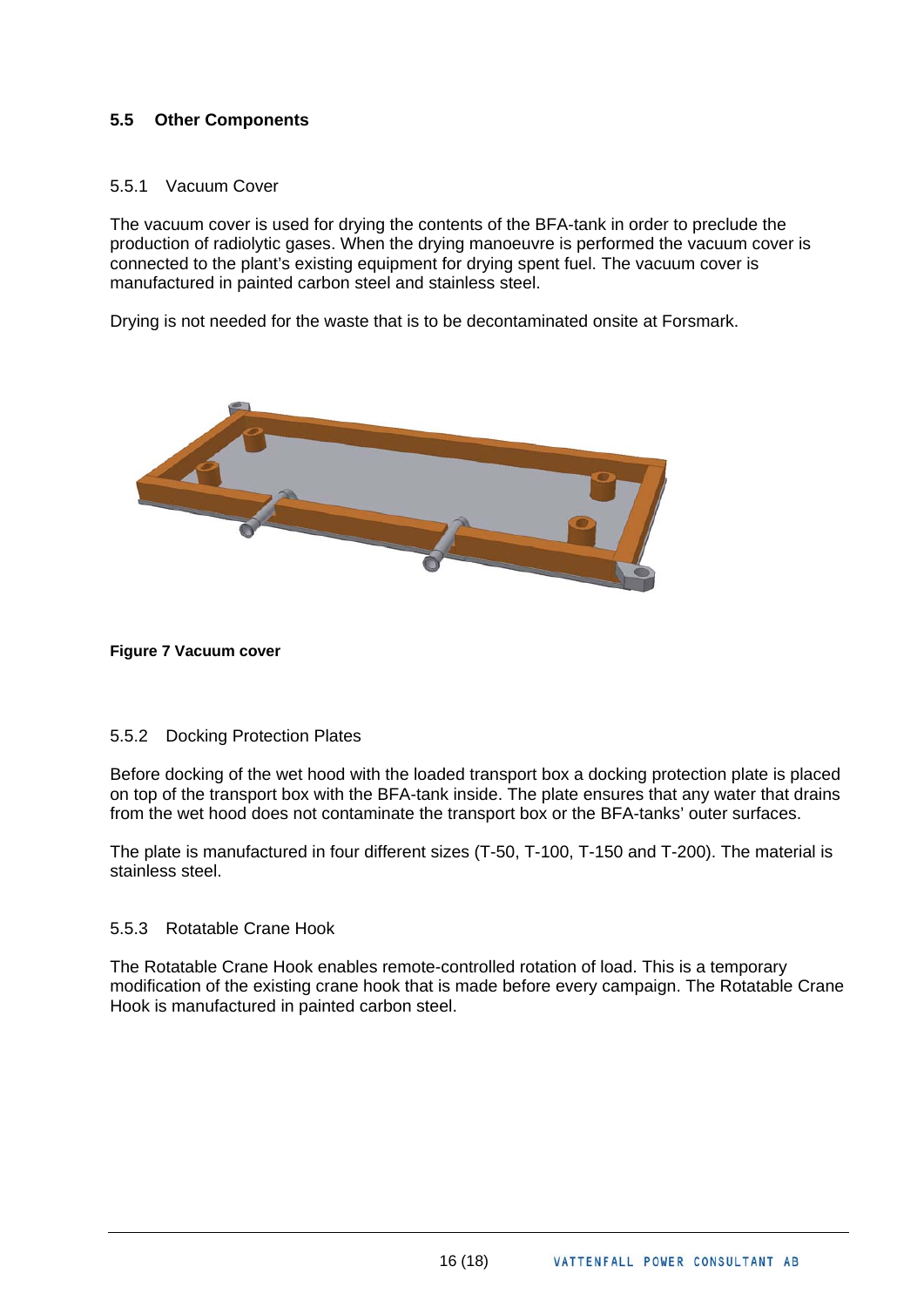# <span id="page-17-0"></span>**6 THE INTERIM STORAGE FACILITY AT FORSMARK**

The interim storage facility at Forsmark is essentially a concrete bunker built aboveground. The walls at ground level are one meter thick. The facility is equipped with a fully remote-operated handling system consisting of a crane and lifting yokes.



**Figure 8 Interim Storage Facility for Reactor Internals** 

The facility was originally intended to store 56 BFA-tanks in two layers, stacked on top of each other. The current plan to store up to 84 BFA-tanks in three layers, in order to accommodate the components from all three Forsmark reactors.

In order to minimize the dose rate outside the facility the tanks are arranged in a specific order inside the facility, so the tanks with the highest dose rates are placed in the middle. This configuration allows the less radioactive tanks to act as shielding.

Transport from the reactor building to the Interim Storage Facility is carried out using existing vehicles owned by SKB and designed to transport waste containers and spent fuel casks. See figure 6. As the Interim Storage Facility is located within the Forsmark security perimeter the transport can be carried out as an internal operation.